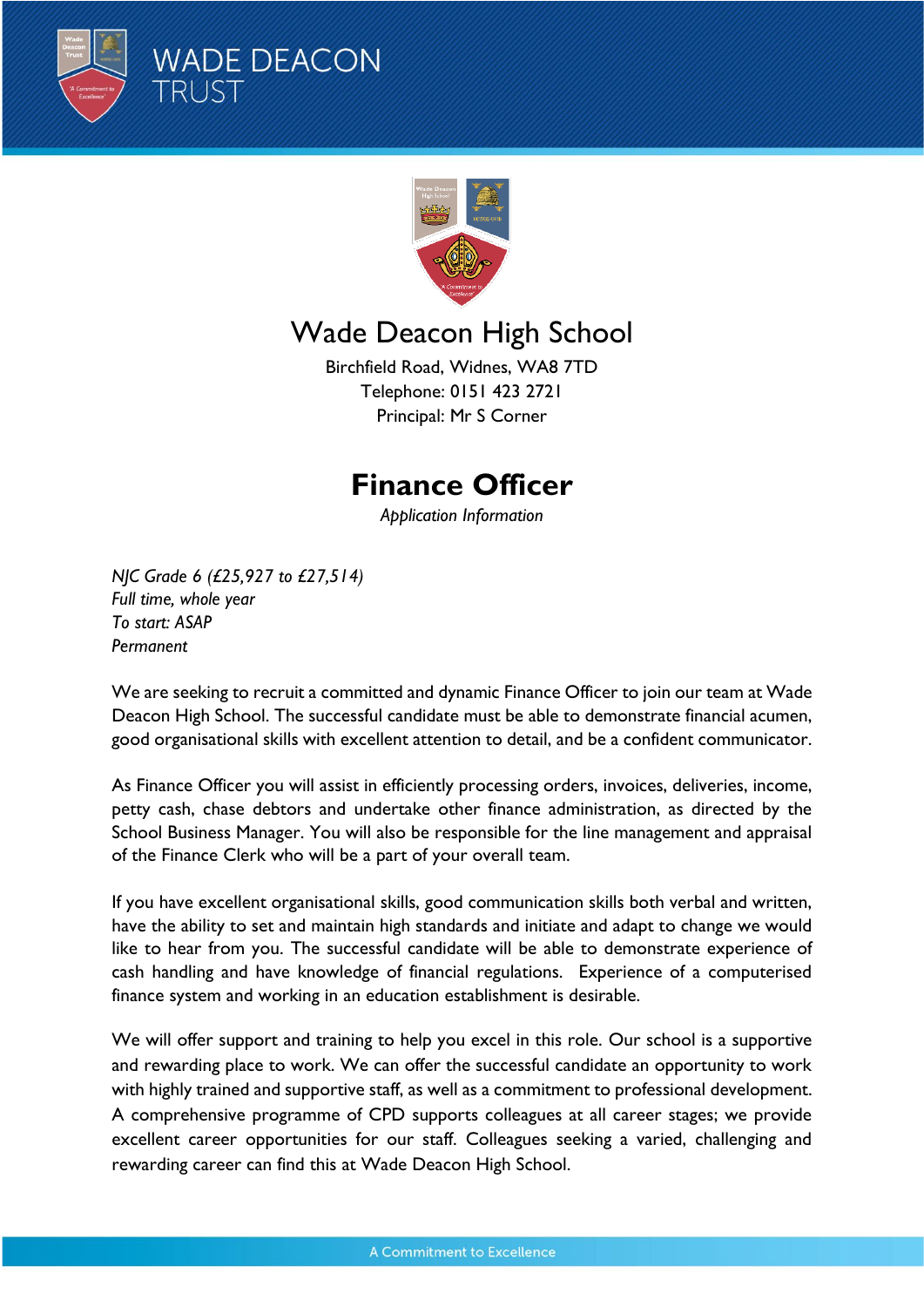

Wade Deacon is committed to safeguarding and promoting the welfare of young people and expects all staff and volunteers to share this commitment. The post is subject to an enhanced DBS check and satisfactory medical clearance.

Application form and further details are available via the Trust website; <https://www.wadedeacontrust.com/work-with-us/vacancies/>

**Closing Date: Wednesday 8th June, 9am.**

**Interviews: Week commencing 13th June, exact date to be confirmed.**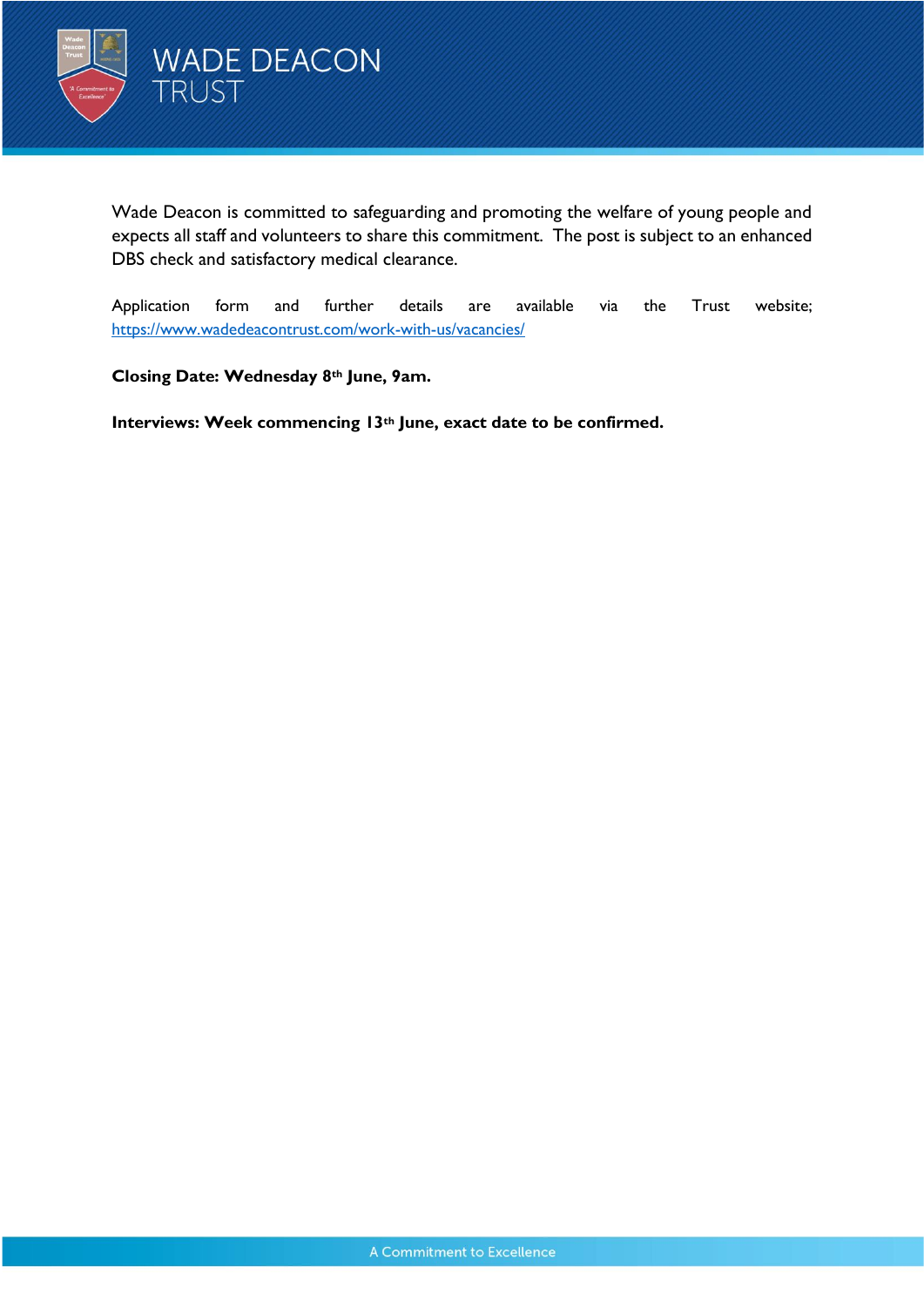

#### Dear Candidate

Thank you for your interest in the exciting post of Finance Officer at Wade Deacon High School. I hope that the information contained within this pack provides sufficient information for you and helps you to decide if you have the right qualities, skills and experience to apply for the position.

I am extremely proud to be Principal of this great school and, of course, I am so proud of our immensely talented students and staff team who make Wade Deacon High School the exciting and dynamic organisation that it is today. We are a school with a strong moral drive and purpose and understand our responsibilities in ensuring that, regardless of starting point, background or prior attainment, our students achieve their full potential and are well equipped to deal with life's many challenges when they leave us.

We are an outstanding 11-16 comprehensive school with 1603 students currently on roll. The school is heavily oversubscribed year on year and enjoys an enviable reputation, both locally and nationally. This reputation, and the respect that our community holds for our school is symptomatic of the fact that we get the basics right: mutual respect and courtesy, exemplary standards across all strands of our students' work and impeccable uniform.

From each and every student, I ask for only three commitments: respect yourself and others, give the very best of yourself and believe in yourself and it is these commitments and the positive ways that our students embrace them, that creates the school's unique atmosphere and 'feel' which hopefully you will experience for yourself.

The school's ethos of A Commitment to Excellence and a focus on Exceptional Values, Exceptional Learning & Teaching and Exceptional Achievement provide the foundations for our success. A disciplined, supportive and purposeful learning environment allows our students to excel across the whole curriculum and become the exemplary citizens that we want them to be.

At Wade Deacon High School we are fully committed to investing in our staff, and as a valued colleague, you will have access to high quality professional development through our exceptional programme of CPD. You will have opportunities to develop your expertise and experience within a learning environment that is supportive and also great fun.

It is a real privilege to work alongside such a talented body of professionals who work tirelessly to provide the best opportunities for our students every single day. If you feel that you have the vision, drive and energy to support and influence the school's continued development and work alongside the very best in the profession, then we would love to hear from you.

Kindest regards,

**Simon Corner**  Principal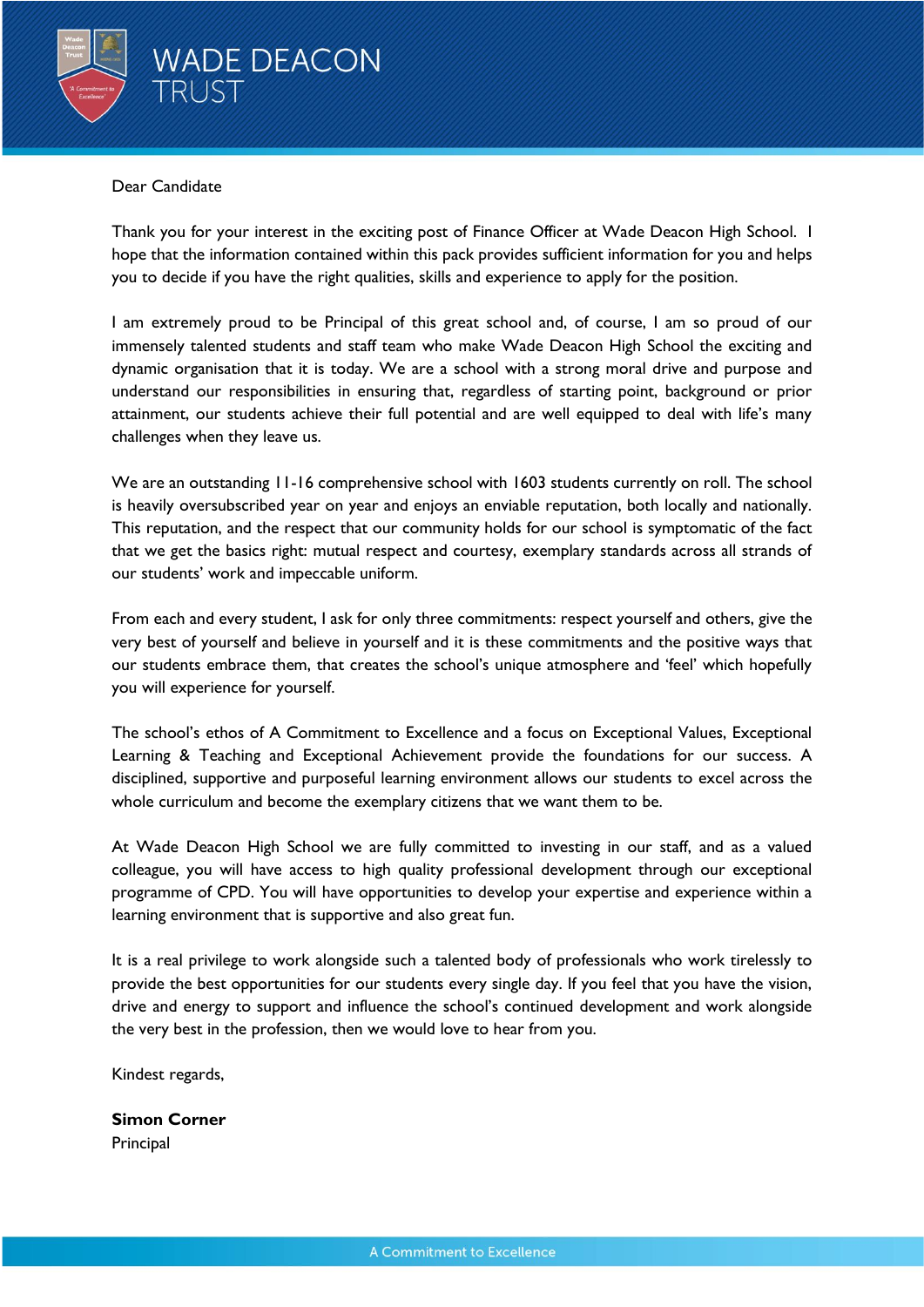

# **About Our School**

### **Our History**

We are proud of our rich history and heritage. Wade Deacon High School traces its origins back to 1507 when the original grammar school was founded by Bishop William Smyth. The main building, with its art deco façade, was opened in 1931 as Wade Deacon Grammar School, named after Sir Henry Wade Deacon; a prominent local industrialist and politician.

## **Our Community**

The majority of the school's intake is from the town of Widnes and is across the full range of abilities and from a broad spectrum of diverse backgrounds. The school is held in great affection by the local community and we work hard to ensure that this excellent relationship is preserved. Through our Student Leader Programme, we are heavily involved in a range of community events and fundraising projects throughout the year with numerous charity organisations benefiting from the generosity of The Wade Deacon Family. Our charity partners include: The Whitechapel Centre, Save the Children, Cancer Research UK, Ronald MacDonald House, The Prince's Trust, The Rainbow Trust, Willowbrook Hospice, Water Aid, Merseyside Dogs' Home, Young Minds and Together for Short Lives.

#### **Our Students**

We could not be more proud of our students who maintain the highest standards, both in school and in the wider community in terms of their positive attitudes to learning, their behaviour, their respect and their uniform. Our students were officially designated as World Class at a ceremony held at Churchill College, Cambridge in December 2017 and fully deserve this accolade. In August 2018, our Year 7 Boys' Rugby League Team were crowned National Schools' Champions at Wembley Stadium. Our youngsters inspire us every day and it is a pleasure to work alongside them.

#### **Our Awards and Accreditations**

The ultimate aim of Wade Deacon High School is that it becomes the best school in the country and, whilst awards and accreditations do not guarantee this, they are, nevertheless, important markers for us. As well as holding the status of World Class Students, we are also a Centre of Excellence for The Duke of Edinburgh Award Scheme. We have achieved the coveted Artsmark Platinum Award - one of only one of 5 schools in the North West to have achieved this status.We hold The International School Award for outstanding development of the international dimension in our curriculum. Our Physical Education Faculty is currently ranked in the top 5 of all schools in the UK.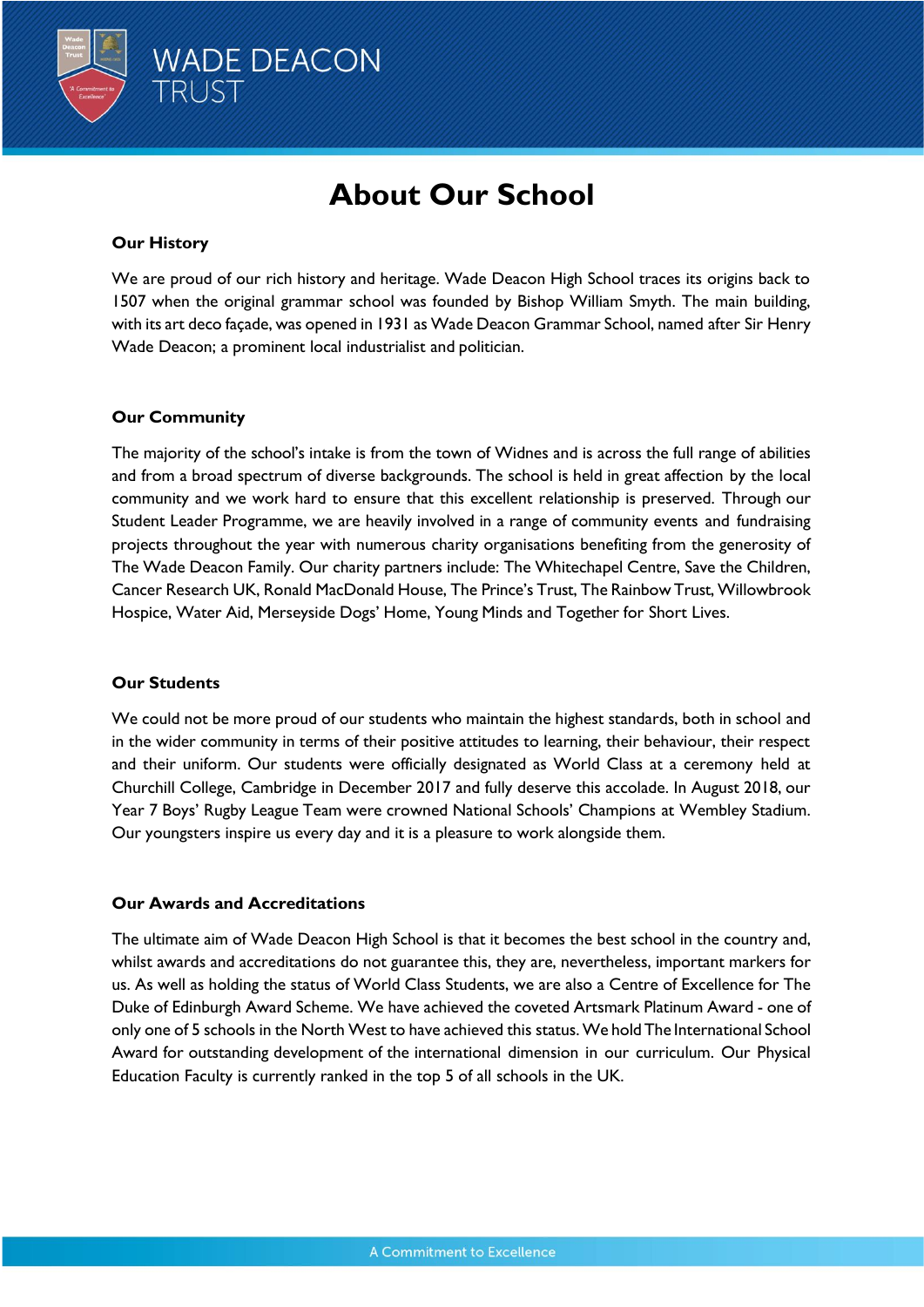

# **Why Work at Wade Deacon High School?**

Wade Deacon High School provides an exciting and extremely rewarding environment in which you can develop your skills and, above all, enjoy your career. We are an incredibly supportive school and are always open to new ideas and developments that will improve and enhance the quality of education for our students.

As a valued member of our team, you will enjoy the rewards of working alongside equally enthusiastic, dynamic and talented colleagues who thrive in an organisation that cares about them and takes care of them.

You will quickly immerse yourself into an environment that will celebrate your successes and put your wellbeing at the heart of your experience here. You will be part of a team who understand that trying new things is encouraged and that things not going to plan is all part of the process. You will be given the freedom to explore the best ways in which your knowledge and skills can be transferred to our young people, as well as unconditional support from a closely-knit teaching community that is always willing to share ideas and resources.

Our CPD Programme provides regular opportunities for teachers and support staff to work collaboratively in order to keep our school at the forefront of education in the broadest sense. The sessions are hugely enjoyable and provide an invaluable opportunity to discuss issues that are relevant to the needs of all members of staff. Ultimately, we are a team who are truly dedicated in supporting every individual to realise their full potential and understand the responsibilities that come with this.

At a time when there are undeniable challenges for the profession and for any aspiring or experienced teacher, Wade Deacon is so fortunate to have such a positive staff team whom you will enjoy working alongside. This is replicated also in the positive attitude to learning that our students consistently demonstrate. You will feel the energy and positivity the moment you walk through the door.

Wade Deacon is a rewarding school at which to work because standards are high and we know that this is what teachers want from their school. Ultimately, an adherence to standards in all areas of school life makes teaching in the classroom so much easier and rest assured, you will be supported at every stage of your learning journey with us.

In return for your passion and commitment, we can promise you a fulfilling and hugely enjoyable career here at Wade Deacon High School in what is the most rewarding career of all.